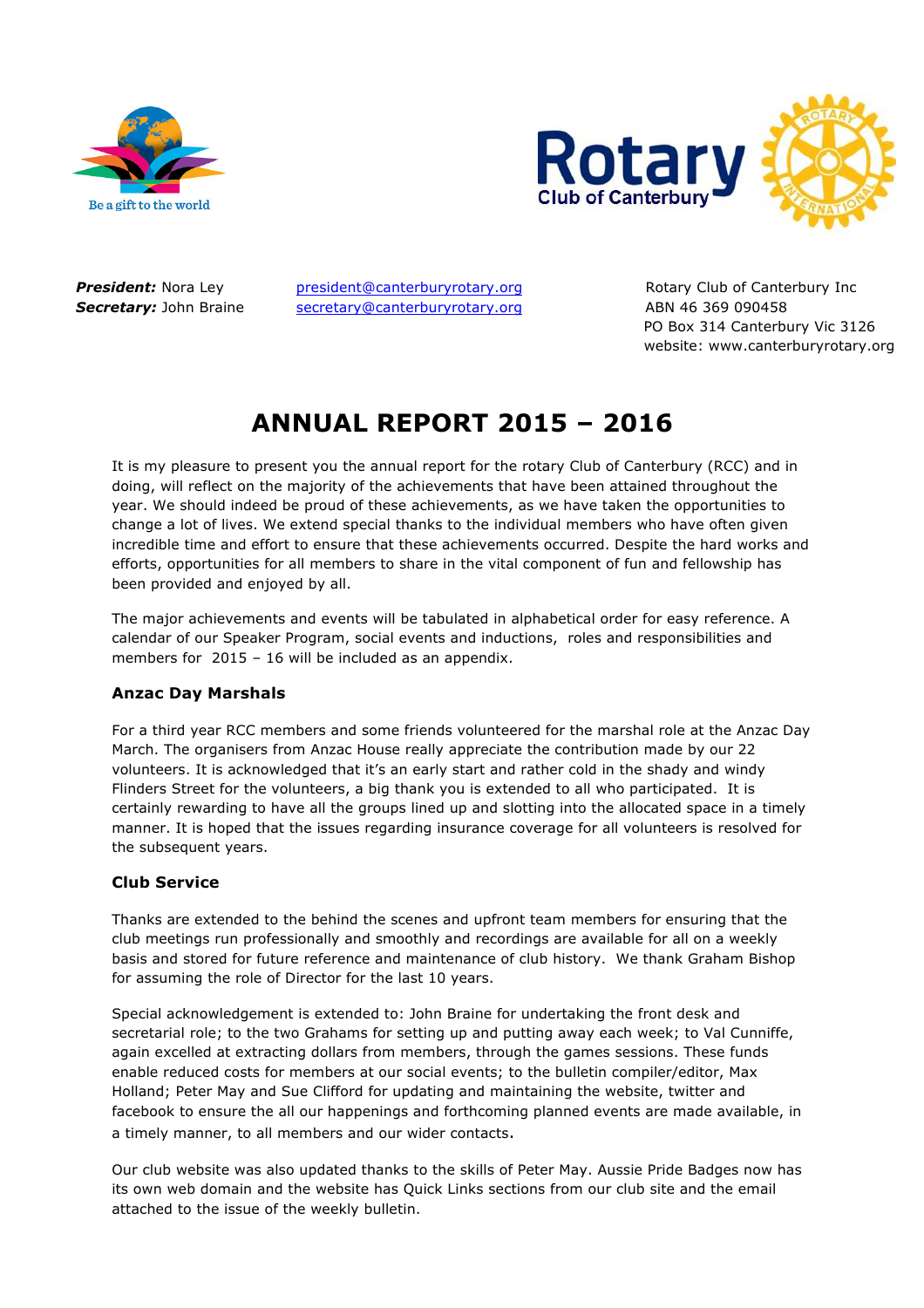



# **Community Services**

Again under the leadership of Director, Michael Chong, the Community Services Team has successfully completed many activities and provided financial support to other projects. Assistance has also been given by members of our long term partners. Namely: The Girl Guides and Scouts Associations in Boroondara; Interchange Inner East; Camberwell Salvation Army; The Maling Road Business Association. Some of the activities have been allocated their own headings and have increased information. In summary the recipients receiving financial support/assistance include:

- ⋅ Amaroo Community House;
- Teaching and professional staff at Belmore School;
- Max Cohn and family for the purchase of a therapy dog for Max;
- PhD candidate at the Florey Institute for research for Alzheimer's and Menkes Diseases;
- Disadvantaged students at Camberwell High School;
- Foodbank Vic for the purchase of additional refrigeration units;
- Insight to assist with the purchase of bus to enable transportation of school children;
- Camberwell Salvation Army for the English language classes for migrants;
- ⋅ Interchange Inner East;
- Cancer Council through RCC's involvement in Relay for Life;
- ⋅ Australian Rotary Heath for their mental health project;
- Students attending National Youth Science Forum in Canberra;
- Students attending MUNA and RYLA at Axedale;
- Exchange Student.

#### Activities included:

- ⋅ \$600 for garden improvements at Ashwood College Permaculture gardens to aid students to experience food production, harvesting and cooking;
- Members also support our Camberwell Salvation Army partners English class participants by conducting mock interviews with them, as part of the processes to prepare them for job applications;
- Hands on support for residents of Hamer House;
- Weekly support for students at Glenallen School;
- Support for Twilight Cinema event at Interchange Inner East;
- Box Hill Mini Railway visit for children with disabilities and their family members;
- Participation in Maling Road Events KristKindl, Paint the Town Purple, Scavenger Hunt;
- Planning for the Busy Feet Program which will commence next year.

# **Donations in Kind (DIK)**

This year, RCC again paid \$3,500 to assist in the rental costs for the DIK Warehouse in West Footscray. Some members assisted with the collecting of items from donating companies and organisations wishing to recycle equipment and supplies, sorting of donated goods and the actual packing of shipping containers destined for developing countries, such as the Philippines, Solomon Islands, Timor and Africa.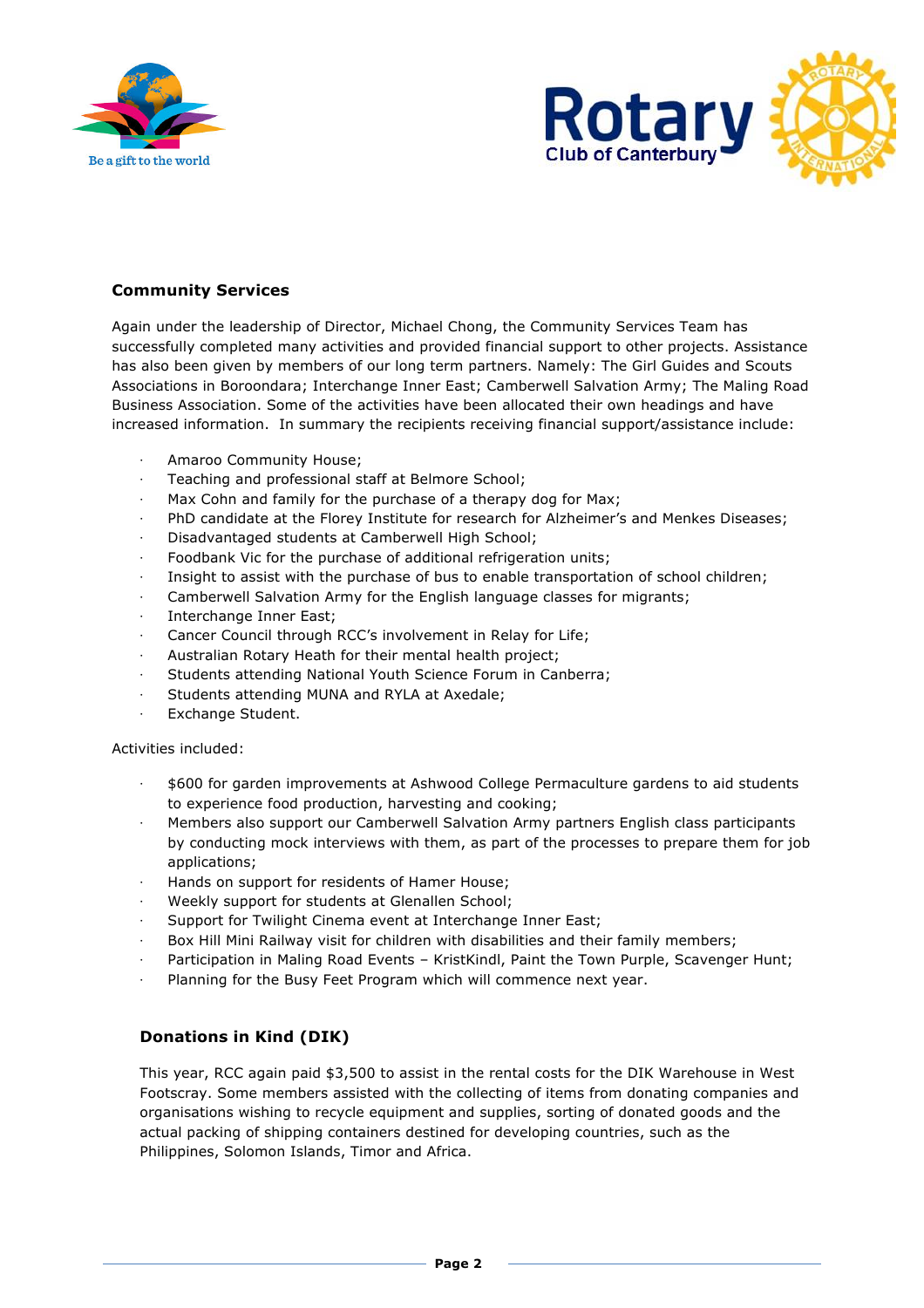



# **Donations in Kind (DIK) Continued:**

RCC also paid the shipping costs for two containers, destined for Masbate in the Philippines. It cost around \$5,000 per container for freight and handling costs, and not forgetting the hassles associated with the authorities and processes to enable the goods into these countries.

The eye and ear screening team members actually experienced the thrill and excitement of the recipients when a container arrived and was opened to reveal its contents. Gerry Cross explained the high that the team felt when the hospital in Masbate received the DIK containers with beds, microscopes, dialysis machines, other equipment and supplies. It was over 2 years since the hospital had opened and to date was providing some services with very limited equipment and supplies. The biggest reward of all was to see the surgical team actually using the newly arrived equipment to perform some of the eye procedures the following day.

RCC also provided financial assistance for the Uganda Bore Water Project and contributed \$5,000 to assist the Philippines communities following the Typhoon Nona.

## **Fundraising**

Tony Simpson again excelled in ensuring that RCC's roster for the Camberwell Sunday Market was filled each w

eek. Thank you, Tony for undertaking such a vital ongoing role. Also, thank you to all members, club supporters and volunteers, who have endured all the weather elements, each Sunday. Your efforts means the RCC receives substantial funds as our share of the takings, to enable the provision of our services and projects. Next year, the market will mark an incredible milestone and celebrate its  $40<sup>th</sup>$  anniversary.

The small Aussie Pride Badge Team of Bob Falconer, Graham Bishop, Val Cunniffe completed the planning for the new flyer, data bases and supporting correspondence for the councils and schools. Revised online ordering and payment processes have enhanced our systems. Thanks to Val for her hospitality and the members for their efforts with the mail outs. A profit is added to the fundraising pool each year.

# **Interchange Inner East (IIE)**

This year, the second moonlight cinema evening for children with a disability and their carers, family members and siblings was organised in partnership with the Rovers and IIE. Whilst the numbers were a little down from the inaugural event last year, those attending thoroughly enjoyed the viewing of "Inside Out" by Walt Disney's Pixar, in a safe and secure setting.

RCC volunteers assisted in serving the food prepared and supplied by the 1<sup>st</sup> Glen Iris Rovers and assisted in the setting up and dismantling of safety and security measures on the IIE property. Support was also given to Boroondara Guides who provided the pre-film entertainment for the children.

RCC funds meet the hiring of the generator and cinema equipment and associated staffing.

A very enjoyable outing was held for children associated with IIE at the Boxhill Mini Railway in November.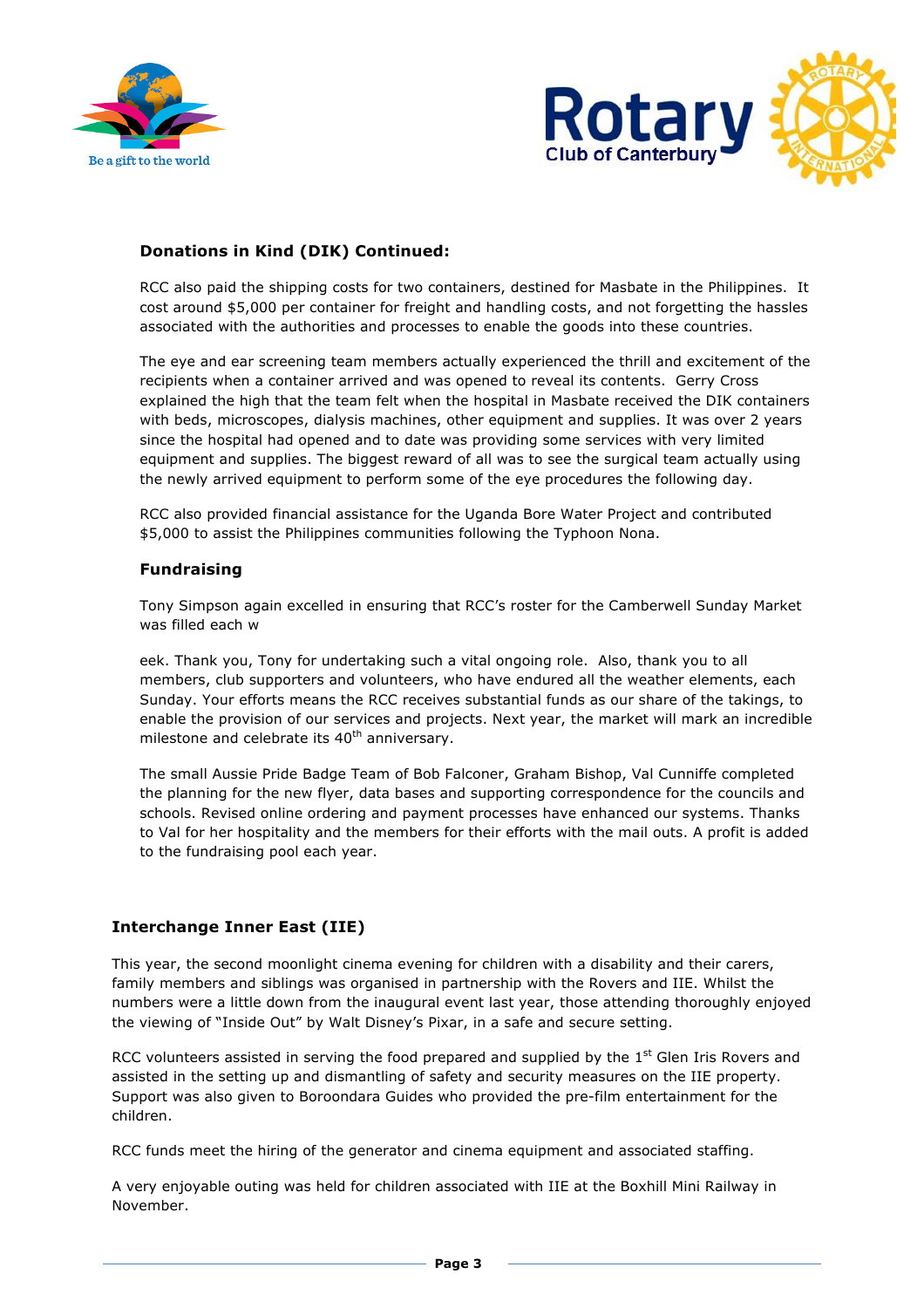



# **International Service**

For the 19<sup>th</sup> Year, the Eye & Ear Screening Mission to the Philippines was undertaken and on reflection all participants found their time in the Philippines was very worthwhile and rewarding.

Again, four final year Orthoptics Students from La Trobe University were selected as part of the team. They all acknowledged the opportunity that they had been provided to further enhance their professional development and thank all club members for their sponsorship.

All participants always comment on the beauty of the country as well as the appreciation of the Philippine community members. Also, the distances that individuals and entire families are prepared to travel on foot for the opportunity for any type of medical care; the overall effects of poverty and poor living standards and the associated malnutrition that is evident in the majority of those screened.

Despite the usual humidity and heat of the tropics, long days, varying standards of accommodation and forms of transportation and the strangeness of the armed security and challenges of providing services in the open, sports stadiums, hospitals and halls and an add on this year of both a typhoon and an earthquake, the team completed the screening of 1600 people's eyes and 4, 682 children's ears.

Of those screened, 130 had cataracts removed, 80 had pterygiums (a fleshy growth growing on the white of the eye that may encroach onto the pupil and impair their visual fields) removed and other eye conditions were identified. The team distributed 370 reading and 150 sunglasses.

The children often have reduced hearing due to impacted wax. Others have middle ear infections that require antibiotic administration and there are often surprises with varying foreign bodies present, from beads, organic matter and in some cases insects.

The team always acknowledge the support and participation in the processes of the local Philippine Rotary Club members. They not only act as interpreters for the screening processes, but in the down times take on hosts roles for the various activities and catering. One reported component is the dreaded Karaoke participation. It is always acknowledged that the students make a major contribution to this and certainly appears their efforts aid in saving face on those karaoke nights.

The contribution of Doug Hawley and Rob Simpson in the preparations for the  $20<sup>th</sup>$  mission in 2016, in a previously unvisited island is acknowledged.

### **Maling Road – Kristkindl Festival & Scavenger Hunt**

The partnership with the Maling Road Business Association and RCC again ensured that the Christmas Community Event was successful. RCC members, family members and friends helped to set up, complete ticket sales and supervise the children on and off the various rides and finally take down banners etc. Michael Chong is to be congratulated for his planning and management of the roster to ensure that members had timely rotations and breaks.

In association with the Guides and Rovers, a scavenger hunt was held on Saturday 19 September, 2015. Unfortunately, the date coincided with the school holidays and the patronage was very disappointing, especially for the efforts that had been undertaken. Feedback from children and accompanying parents who did participate was very positive and the event may be held again in the future, on a more appropriate date.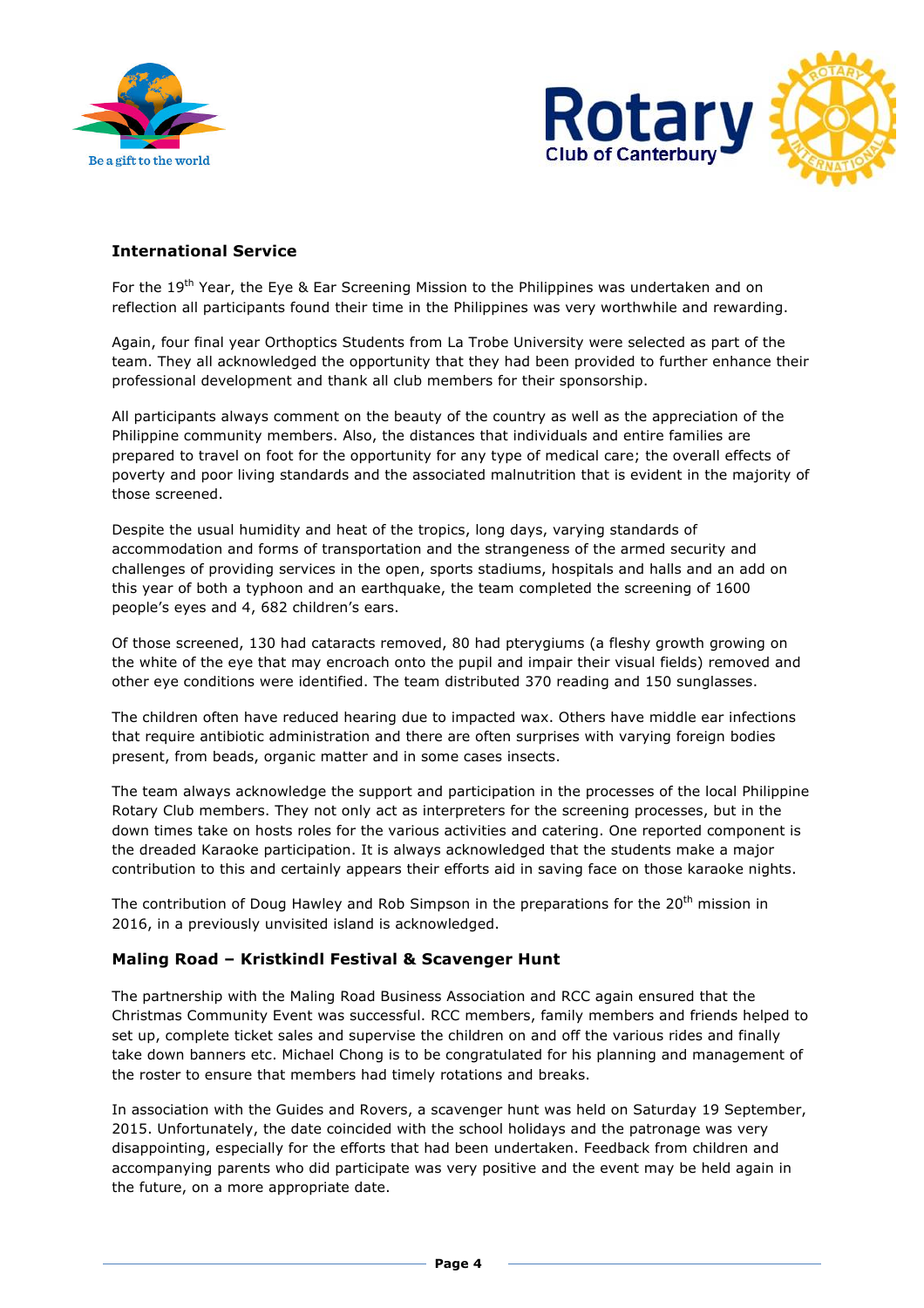



# **Maling Road – Kristkindl Festival & Scavenger Hunt Continued:**

Another enjoyable fun event for the children and family members was the visit to Box Hill Miniature Railway. Again the partner members, RCC members and volunteers united to ensure that the day was full of fun and new experiences.

### **Membership**

The contribution of John McCaskill and his team is acknowledged in their efforts to seek new members. A membership event was held in the Maling Road precinct with a follow up with invited guests. Unfortunately, no new members resulted as a direct response to the events but, on the positive side, the events and activities of rotary in general and our club in particular where distributed and discussed with patrons on the day. RCC inducted and welcomed four new members for the year and unfortunately accepted, with much regret, the resignations of six current members. RCC was successful in receiving a District Membership Grant to assist with the cost of conducting the membership event in Maling Road.

The Rotary Club of Boroondara held their final meeting and closure process in late June 2016.The majority of their members have decided that RCC is their club of choice to transfer their ongoing membership. We extend a warm welcome to those transferring members, partners and their family members and friends. Members will be inducted in July 2016. We trust that their time with RCC will be fruitful and rewarding for all.

# **Presentation of Chain of Office**

The kind donation of a replacement Chain of Office by Richard and Edwina Stewart is acknowledged and greatly appreciated. Richard (the immediate Past President of the Rotary Club of Camberwell) made a presentation of a replica Chain of Office to Peter May, RCC's Immediate Past President. Richard made the donation in recognition of the presidency roles shared by Peter and himself last year. I am sure that this Chain of Office will be kept under lock and key to prevent any adventurous escapades, in the future!

### **Radio Show**

RCC hosted 3WBC/94.1FM's Station Manager, John Farmer and the presenters of the Rotary Radio Show namely: David Proud, Fiona Anderson, Claire Caulfield, Suzanne and Tom Blair, Anne Josefsberg, attended a club meeting in August, to celebrate the  $10<sup>th</sup>$  year of the show.

The radio show provides a unique PR opportunity for Rotary and has three key aims:

- To tell the Rotary Story by spotlighting those organisations and individuals who help others in the community;
- ⋅ Educate Rotarians on the depths and breathe of Rotary International;
- Provide an opportunity for those who want experience in radio production and presentation.

The show is presented on a weekly basis on Friday evenings from 6pm to 8pm and is a mixture of music and interviews and all editorial content is controlled by the show. WBC broadcasts cover both Rotary districts 9800 and 9810 and this enables a number of the clubs to have regular segments on the show. Guests come to the studio in Box Hill Town Hall for live conversations and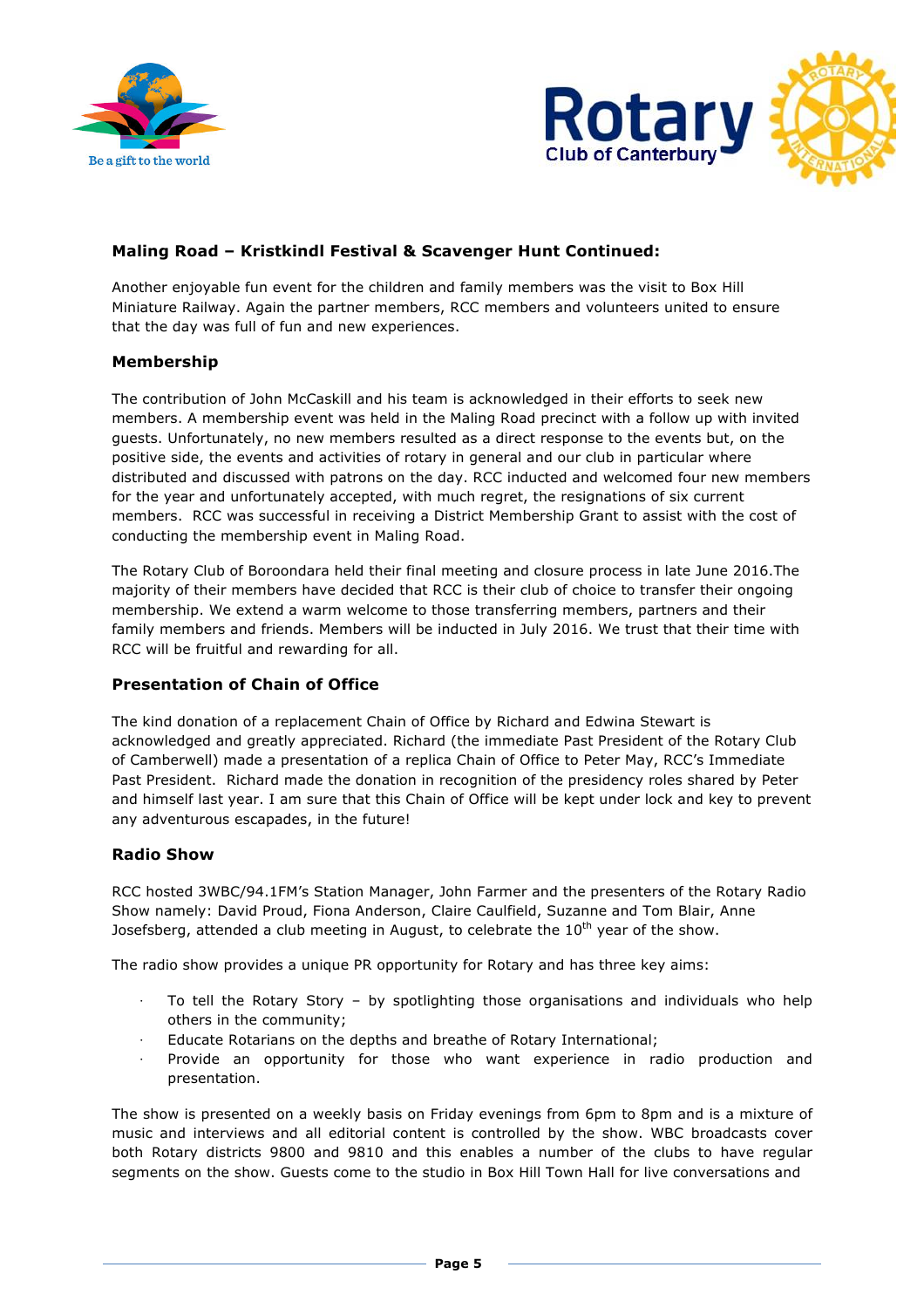



# **Radio Show Continued:**

when the opportunities arise outside broadcasts are undertaken. Some past podcasts of the weekly shows are retained on the RCC's Website: www.canterburyrotary.org.

To the best of the Rotary Radio Show team's knowledge, their show is the only weekly, two hour Rotary radio show in the world.

## **Relay for Life & Paint the Town Purple**

Sue Clifford again represented RCC on the organising committee for the Relay for Life–Hawthorn. She also led the Canterbury Rotary CANTROT Team and supported the members for the duration of the event. The team raised a total of \$2148.50. Dean Barnett also participated in the students committee and supported them throughout the night. Acknowledgement and thanks are extended to both Sue and Dean for the efforts and commitment to the cause. Also, the Glen Iris Rovers, the Robinson family and Ray and Linda Thomas and their support member teams who participated throughout the event.

Over \$76,000 was raised by all the teams participating to provide vital funds for the Cancer Research Council's research, prevention and support services.

We actually held our club weekly meeting on site and all present enjoyed a gourmet BBQ prior to attending the very moving candlelight ceremony. Thanks to Andrew Mastrowicz for organising the gazebo, tables, barbeques and lighting and to all those who supplied the lovely salads.

Graham Bishop encouraged and supported the Maling Road business and retailers to participate in the Relay for Life Paint the Town Purple Competition, to raise awareness of the upcoming event at the John Gardiner Reserve in Hawthorn East. Shop windows were dressed and displays were highlighted in purple, the colour of hope. Donation boxes were displayed in the stores and collectively, a total of \$354.70 was raised. Bohemia Cakes were awarded the prize for the best window display, with the runner up Nourish on Maling and honourable mentions were awarded to Maling Road Toyshop and Flowers Canterbury.

# **Rotary & Rotary Foundation**

As you are all aware, we do not provide payment to any of our guest speakers and advise them that a donation has been made on their behalf, to one of the Australian Rotary Health Projects including Interplast, End Polio Now, Operation Cleft and present them with a Certificate of Appreciation, at the conclusion of their presentations. This year, RCC has donated \$5000 towards these causes and their relevant research.

The District 9800 leadership team put in many hours ensuring that all clubs meet the International and District regulations and requirements. We hosted the District Governor, Julie Mason, who shared her aspirations for the year ahead and encouraged us all to share our Rotary stories. Also Therese McKenney, the Eastside Assistance Governor attended some of our meetings and events. She also acted as Chairperson for our bi-monthly cluster meetings. We thank both Julie and Therese for their support throughout the year.

The Leadership Team are responsible for the annual conference. This year it was held in Bendigo and RCC had 13 Members attend. The speakers included many young people who had achieved many feats in their personal adventurous lives or in providing assistance to others through their programs.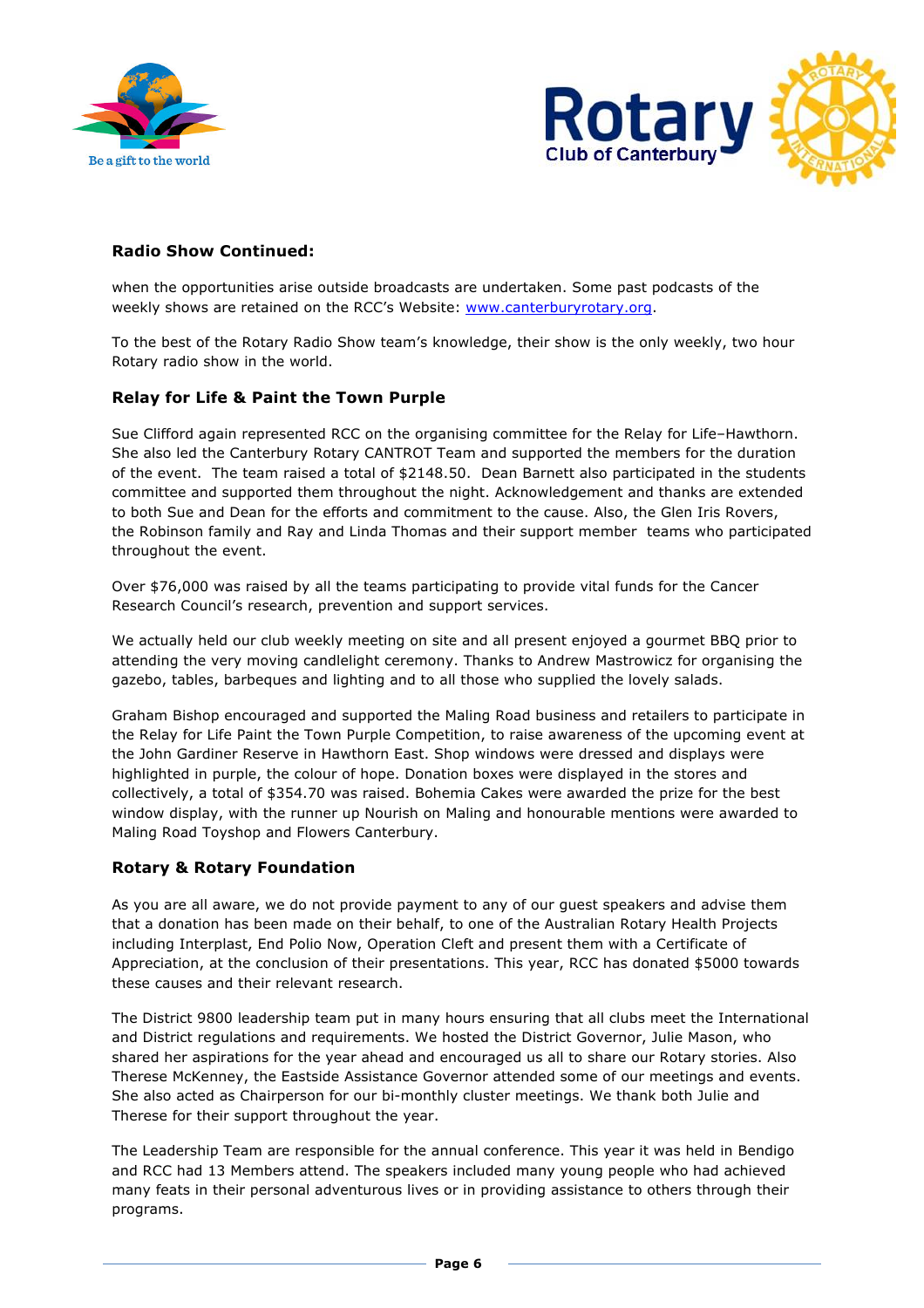



# **Rotary & Rotary Foundation Continued:**

The Rotary Leadership Institute developed a revised program that focuses on greater interaction and engagement to enhance the program that assists the participants to understand how the world of Rotary works, and equips the participants with the knowledge, understanding and skills to take on future responsibilities within Rotary. Dean Barnett and Brett Riley completed the Program this year. They highly recommend the Program and would encourage members, especially those new to Rotary to consider undertaking it in the future.

## **Speaker Program**

Thanks are extended to Mal Short for organising our interesting speaker program for the year. We had presentations from many inspiring young people, experienced business people, many adventures, Rotary District Governor and representatives from various Rotary projects. I am sure that you will all agree, we certainly had a varied program as highlighted on the attached calendar.

## **Social Events**

Fellowship is an integral part of our weekly gatherings, but the formal meeting processes often limit the opportunity for this important side of our club activities. Every opportunity for increased fun and socialization is always embraced by members, partners, friends and support people. This year has been no exception with special events organised, these included:

- ⋅ Christmas in July at Conchie Hall;
- Film night for viewing of "The Intern" for Polio Plus Fundraising;
- Attendance at the Beechworth Food and wine Festival;
- ⋅ Christmas Festivities at Kate & Gerry Cross's home;
- Leap Year Day Cocktail Party at Helen Hartnett's home;
- District Conference at Bendigo including dinner with Rochester and Camberwell members & Philippines GVE team;
- Disaster Aid Food Packaging Vocational Activity & BBQ at Hellay in Dandenong;
- ⋅ Dinner at Sapa Hills Restaurant in Hawthorn; and
- The Club Changeover Dinner.

Thanks to all for your contributions and efforts, especially Kate, Gerry and Helen for opening your homes despite either just returning or about to undertake overseas travel.

## **Vocational Service**

Past President John McCaskill again fulfilled the role as District 9800 Chair for the Group Vocational Exchange Programme and along with Fabiene Nichola from the RC of Camberwell visited clubs to advise of the changes that have recently been made to the previous District Group Study Exchange (GSE) Program which is now known as Group Vocational Exchange (GVE). These changes occurred as a result of feedback from previous participants namely that there was too much emphasis on the social and cultural activities and insufficient emphasis on the interactions relevant to the participant's professional work-life.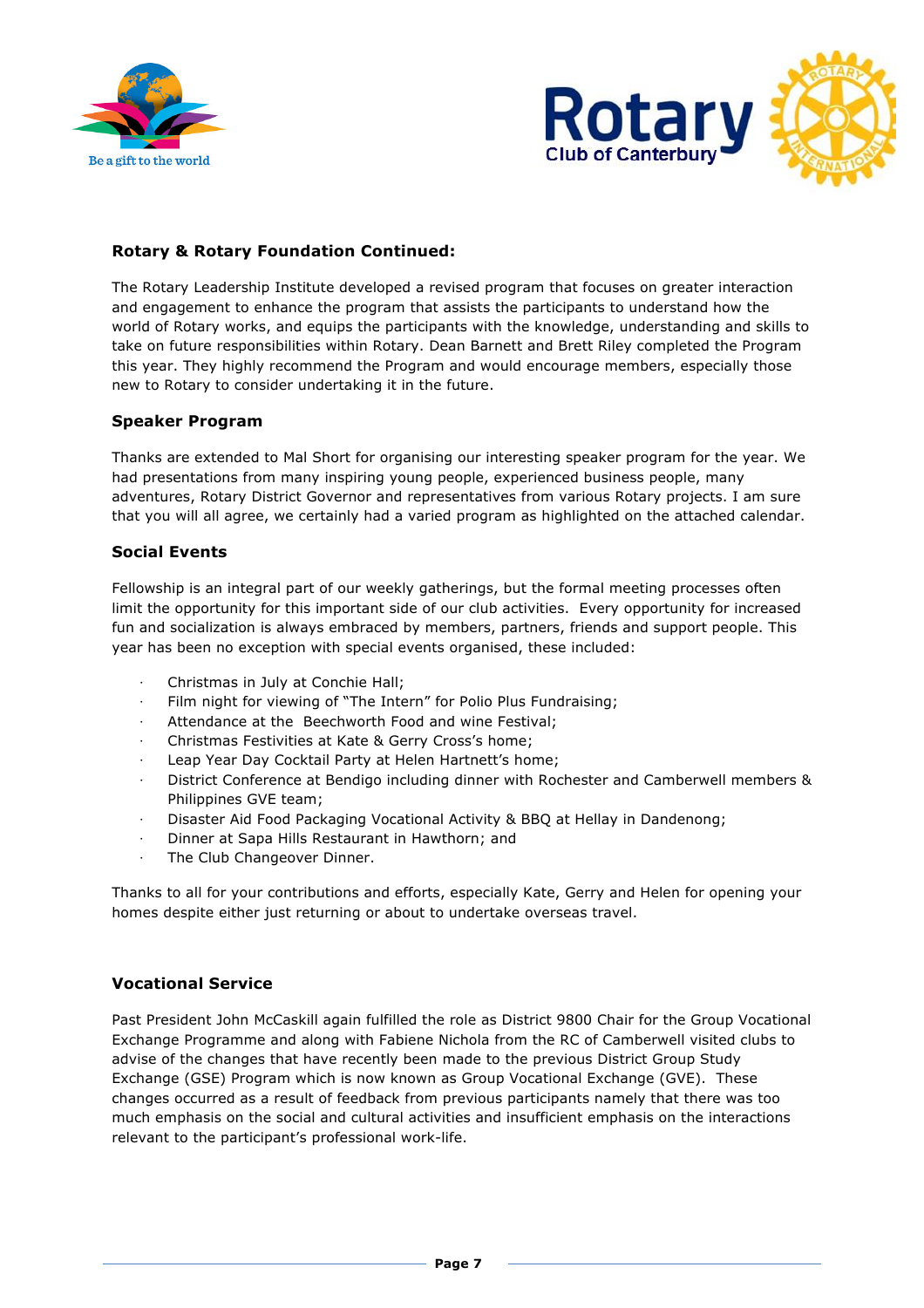



## **Vocational Service Continued:**

The incoming team of four from the Philippines still had the experience of being provided with a month of hosting by the four district clusters – East- side, Heritage, Beachside and Goldfields, with each cluster organising meaningful professional visitation of 2 – 3 days at one or two workplaces instead of the previous,  $1 - 4$  hour visits where the participants were provided with an overview of the organisations and their processes. Social and cultural activities were still included, as the participants are representatives of Rotary and their countries Ambassadors. RCC sponsored Alec Gillies as one of the four Australian representatives completing the exchange program in the Philippines. Thanks are extended to John and Liz McCaskill, Rob and Karin Simpson and Ian and Chris Mellett for being hosts to the incoming team.

Thanks to the planning and support of Gerry Cross and his contacts within the forestry industry, RCC hosted Metchie Arnaiz from the Philippines, a Royce and Jean Abbey Scholarship participant. Metchie visited the rainforest areas in Tasmania and Victoria and she visited our rainforests and Victorian Forests in Ballarat, Beaufort, Cheerypool and others and HPV Victorian Plantations in Myrtleford, Shelly and Stanley to learn about our forestry industries and systems. She also observed contractors at Daylesford, thinning trees and logging at Marysville following the devastation of the 2009 bushfires. Also the recycling centre and Westgate Park, Melbourne City Council and Melbourne Water. She visited Landcare Australia and the conservation of our wild life.

Metchie was also successfully completed a Master's study unit in Bushfire and Climate at the Creswick Campus of the University of Melbourne.

Thanks are extended to Gerry and Kate Cross, David and Tanya Chudasko and Val and Patrick Cunniffe for their generosity in hosting Metchie Arnaiz during her time in Melbourne.

An exciting "hands-on" initiative was introduced this year, the Food Pack Program. Thirty two members, friends and previous Philippines Program attendees participated in the fun filled pilot run at Doug Hawley's Family Factory, Hellay in Dandenong South. The 800 humanitarian food packs completed will provide meals for approximately 4800 people in a developing world location, like the Philippines.

Each heat sealed foil single food pack consists of rice, oats and lentils and a sachet of vitamins and minerals, that will form the base for a meal for  $4 - 6$  people, when catastrophic weather events occur and the normal subsistence crops and/or supplies are devastated in developing countries.

These packs will ultimately be shipped to the Masbate in the Philippines, thanks to a generous support of a philanthropist and stored in a vermin safe area for distribution, in the future, to the Masbate districts following the inevitable natural disasters.

Recognition of Doug's and his family's massive contribution to these packs is acknowledged.

Thanks to all for your contribution and efforts, in this our pilot run. The evening concluded with sharing a tasty BBQ.

It is anticipated that this initiative will develop into a RCC major project over the coming years. Including, incorporating packing participation from other Rotary Clubs, service groups and other organisations, such as our partners, the Guides and Rovers, and donations from cereal suppliers of the rice, oats and lentils.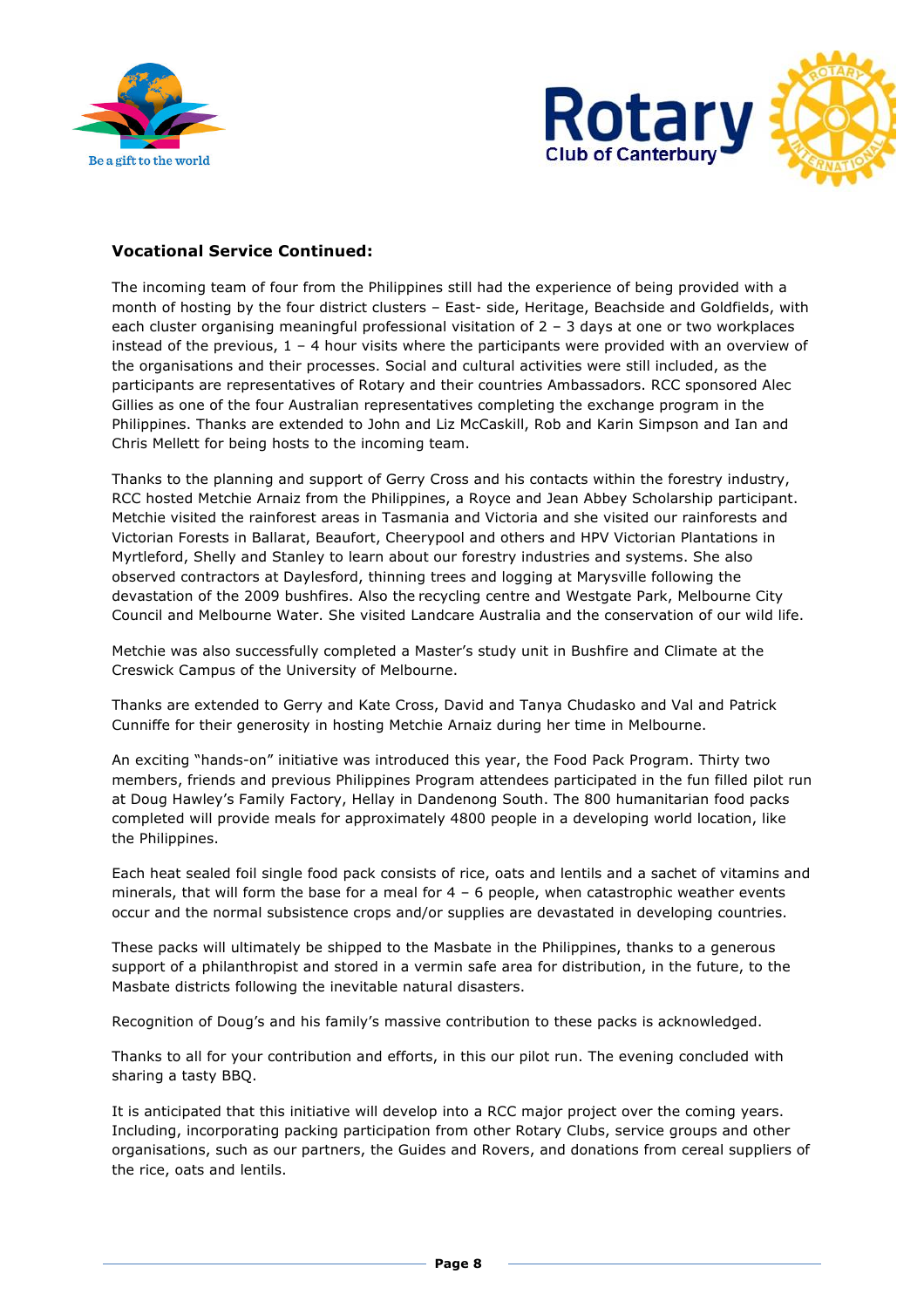



# **Weekly & Regular Events**

Current and past members and friends enjoy events outside the formalities of the club on a regular basis.

Each week Club members and friends who are cyclists set out for a ride. They catch a train to the starting point and go along the amazing network of off-road bike paths in Melbourne. The group stops at a café for morning coffee, then somewhere nice for lunch after which they return home by train. The bike ride typically covers a distance of about 35km to 40km.

Others enjoy a walk with their dogs twice a week and another group meets fortnightly for lunch and a chat at different local restaurants.

Thanks to the organisers of these events.

## **Youth Services**

RCC's Youth Services committee has been very active this year, under the direction of Michael Chong, Brett Riley and Dean Barnett. This year:

- Selected & funded Grace McKee from Canterbury Girls High School and Sion Hau from Balwyn High School to attend the National Youth Science Forum in Canberra;
- Sponsored Candice Kriegler to attend RYLA.

All the above students and the 2015 successful nominee, Jimmy Fan came to one of our club meetings and gave very interesting presentation of their interests and expected experiences that the opportunities of attendance at these forums would/had provided. They all acknowledged and thanked members for the opportunities that would be provided.

# **Accolades and Acknowledgements**

It is my pleasure to again share with you all, the accolades that were bestowed on RCC by the District Team as announced at the District Changeover held at the RACV Club in Melbourne.



### **Club Service Recognition for Innovation**

Awarded for sourcing new ways of interacting with members and nonmembers through the data and attractive technology, using MailChimp, redesigning the website and incorporating the Bulletin, and at the same time, automating administration.

This award would not have been granted except for the behind the scene dedication and efforts for some of our members. A huge thank you is extended to both Peter May and Max Holland for their contributions to ensure that the technology is operational, member and financial data is current and the bulletin is available for us, as members and RCC's friends and associates, in a timely manner. Also thanks are extended to Sue Clifford for her management of the facebook page. Also, thanks to Andrew Masterowicz, for his management of the implementation of the new accounting system, Xero. And to John Braine for his incredible secretarial support to the Board and financial application skills that he so readily shared with Andrew to ensure the timely transfer of information to 'Xero'.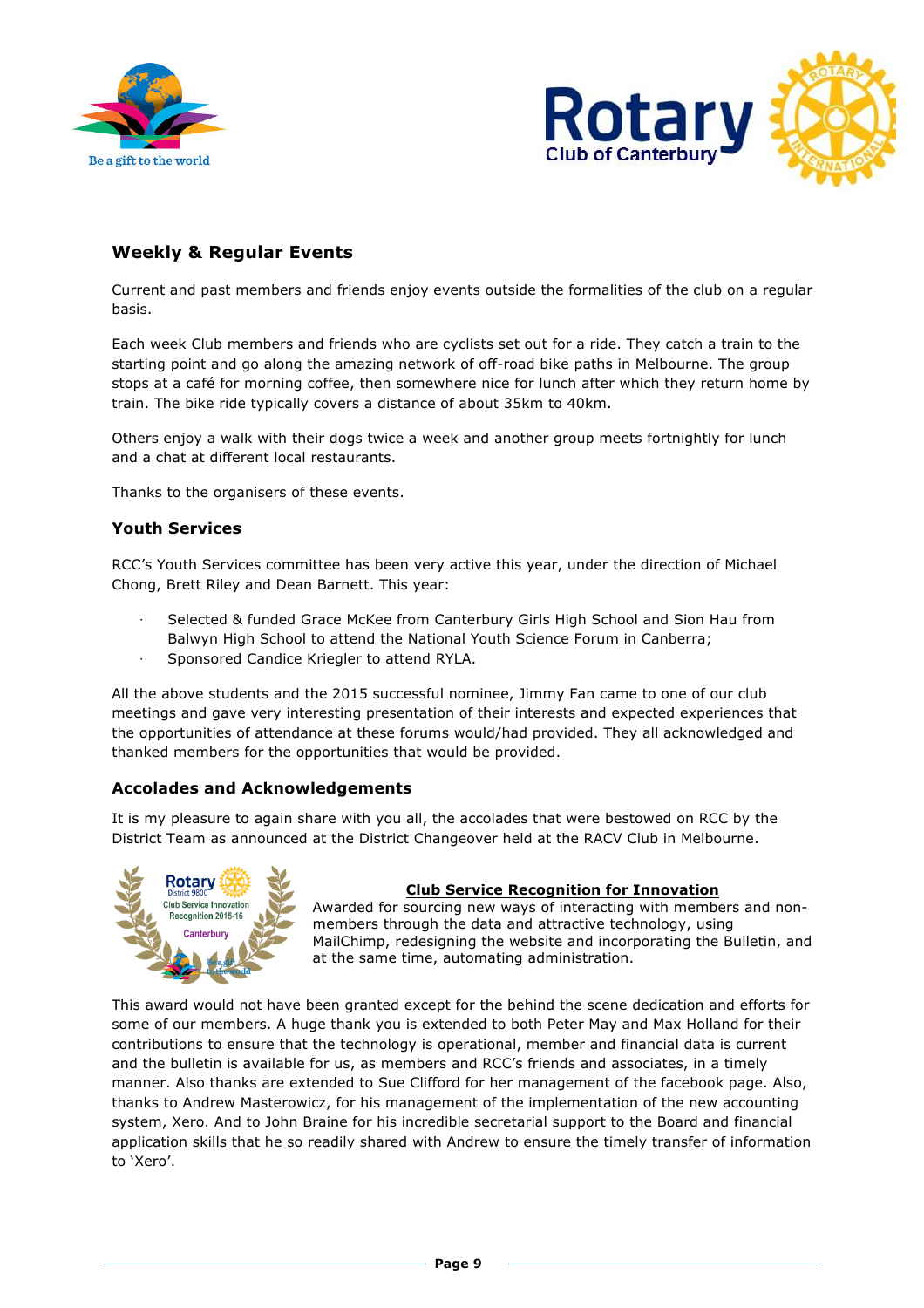





## **Vance Hilton Community Service Recognition**

Awarded to recognise the partnership between Boroondara Girl Guides and Rover Scouts and RCC and the benefits it provides to the clients of Inner East children with disabilities. They have delivered a twilight cinema, a treasure hunt and on outing to the Boxhill Miniature Railway.

Again thanks to all members, family members and friends, who have supported all the events for the clients and family members of the Inner East. Special thanks are extended to Michael Chong, Director of Community Services and to the Lili-Ann Kriegler, RCC's Team Leader and our partners, the Girl Guides and Rover Scouts for bringing all the events to fruition. Your efforts are acknowledged and feedback from the IEE's staff, clients and their family members indicate their thanks and appreciation for the support.



### **Eastside Cluster Club Service for Innovation**

Awarded to the 5 clubs (Boroondara, Balwyn, North Balwyn, Camberwell and Canterbury) for the successful program "Boroondara Cares". This tackles problems of homelessness, family violence, social isolation, educational disadvantage and drug abuse by working together and with community partners.

For this past year, the contribution of Gerry Cross as a board member of Boorondara Cares is acknowledged also to John McCaskill for his contribution especially for the planning of the proposed social isolation project. Also, thanks to Peter May and Michael Chong for the meeting attendances and contributions. The contribution of RCC past presidents and committee members, who have participated in projects of Boroondara Cares over the years is acknowledged and appreciated. Hopefully, community projects in their planning stages will come to fruition in the coming months.

Many of you witnessed the presentation by AG Jonathan Shepherd of the District 9800 Citation at RCC's changeover held at our home base, Conochie Hall in Canterbury.



The citation was awarded for undertaking a minimum of 15 activities as outlined in the District 9800 Strategic Plan.

Thanks are extended for the contributions and efforts of the participating RCC members, their family members and friends, RCC's friends and our Girl Guides and Rover Scouts partners for the achievements of the year. Thanks are also extended to AG Therese McKenney for nominating RCC for the District Award.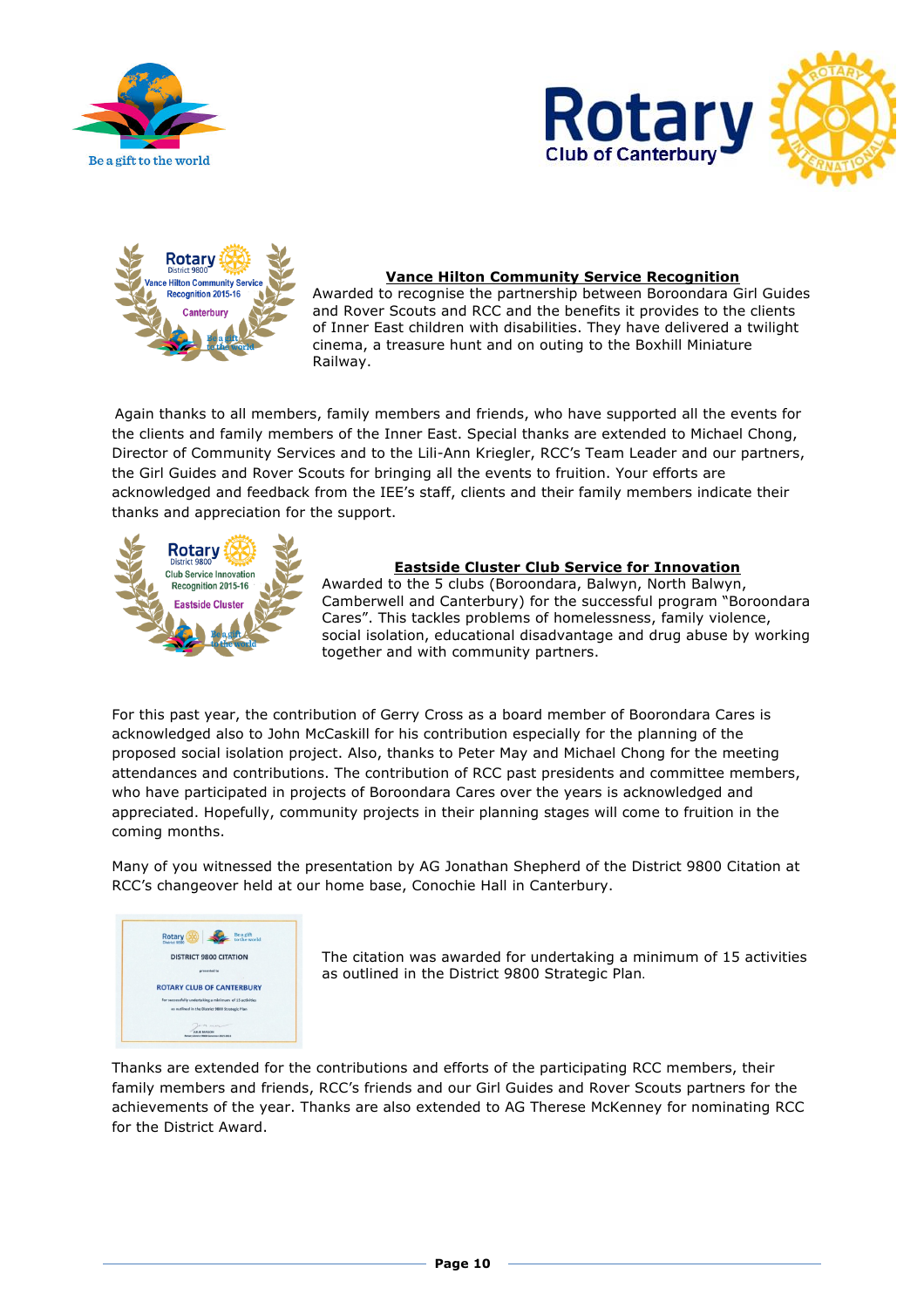



### **Paul Harris Fellow Recognitions**

One of highlights of being the President is the opportunity to recognize people whose life demonstrates a shared purpose with the objectives of the Rotary Foundation. This year five members were recognized for their dedication, efforts, contributions and achievements. Congratulations are extended to all recipients.



Helen Hartnett has been associated with RCC since its inception, initially as a supportive spouse of her late husband Ralph and then as a member in her own right. She has participated in the planning and organization of our social events for many years.

Helen has also participated in the eye screening projects to the Philippines.

She has hosted members in her own home and is renowned for her culinary and bar tender skills. We have all shared her tasty morsels and enjoyed the cocktails.

She is prepared to assist the Directors and members in any task and always has a smile on her face, loves a laugh and gives her all.

Helen was presented with a Lapel Pin and Certificate.

Since Mal Short has joined RCC, he has been a willing participant in many of our projects such as the Philippines eye screening and donations in kind activities.

This year Mal has been our program director. The speakers have been very varied and maintained the interest of all members.

He also readily fills in when needs arise and this includes organising the fortnightly lunches in David Zrna's absence and assisting in any other role or projects being undertaken.

Mal was presented with a Lapel pin and Certificate.



PP Graham Bishop has been our Club Service Director for the past 10 years, a vital role that simply occurs behind the scenes- no fuss, no bother, it simply just happens. A role that he will be relinquishing this coming year.

He has also ensured that supplies were available for all our needs – here at Conochie Hall or at Maling Road, Relay for Life or wherever the event may be held.

Graham is also a driving force behind the Maling Road events, namely: the Membership Drive, Paint The Town Purple for the Relay for Life, Kriskindl and the Scavenger Hunt.

He also is the main organiser for the administration of the Aussie Pride Badges fundraising and ensures the postage of the badges to the purchases in a timely manner.

Graham was presented with a 2<sup>nd</sup> Sapphire Lapel Pin.

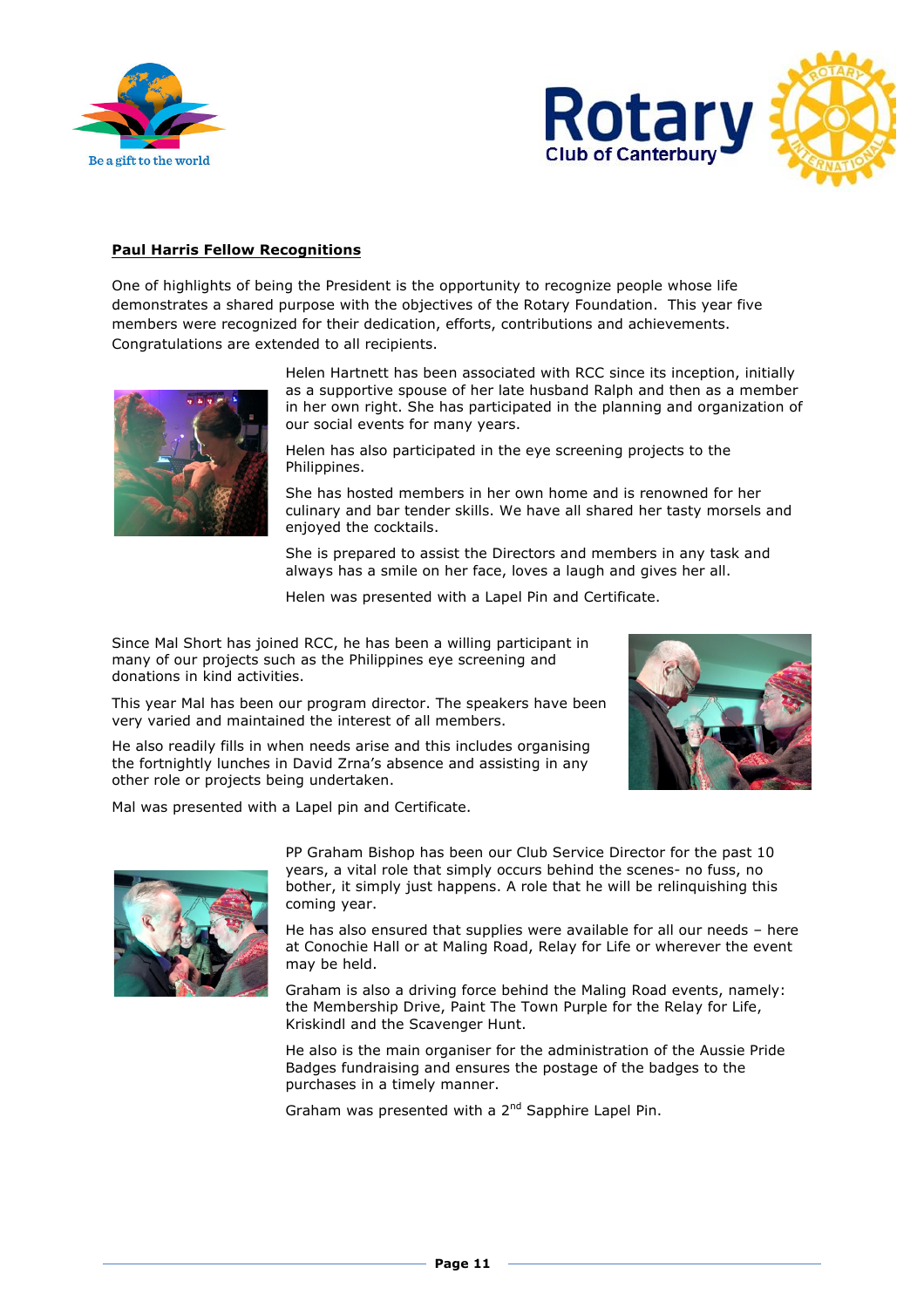



PP John McCaskill is always willing to assist members, the district and cluster groups in any way, no matter the cause, the time or the place.

This year John has again been on the District Group Vocational Exchange (GVE) Committee and with the support of Fabiene Nichola from the RC of Camberwell, again organised the ingoing and outgoing Philippine GVE Teams/ A very time consuming and often challenging role. He was also the driving force behind our membership drive and event at Maling Road. He is also very supportive to our new members.



John has also been one of our representatives on the Boroondara Cares Foundation Committees. He has begun planning the social isolation project.

John was presented with a Sapphire Lapel Pin.



PP Peter May was the President of RCC last year and lead the club with great vim, vigour and enthusiasm and gave a great example of service above self, in his direction and participation in our club, cluster and district events. Including hosting of the GSE and Rotary Exchange students.

Every week he writes the preamble for the email introduction to the bulletin for distribution to both the members and the friends of RCC. He constantly monitors and updates the RCC website, manages the Trybooking processes and the banking processes. He also has prepared our draft budgets for the last couple of years. The Board is very grateful for his support, direction and leadership.

Along with John Braine, he has supported our Treasurer, Andrew Mastrowicz in the development and implementation of the new financial reporting program, Zero.

It is often said, that behind a good man is a very supportive and skilled spouse. Judy May is no exception. Judy has used and/or shared her IT skills with the production of the master tools for the menu card, induction materials etcetera that I have been able to use in throughout this year and she has amended these for use in the coming year.

Judy readily supports and participates in many Rotary events such as being the BBQ whiz when we recently went to Doug Hawley's factory in Dandenong to do the humanitarian packs.

Peter was presented with a Sapphire Lapel Pin and Judy was presented with a cyclamen.

#### **Rotarian of the Year**



Val Cunniffe was the worthy recipient of this award and was present with the perpetual cup.

Val's dedication, contributions and efforts were recognized for the past year. She has been the Sergeant at Arms and provided the MC and entertainment component of our program for the year.

She has participated in the visitation activities at the Glenallen Special School. Also driven the schools side of the Aussie Pride Badges fundraising mailouts. Val also provided hospitality to many and supported other members, often behind the scenes in their hour of need. Val, we thank you and extend our congratulations again.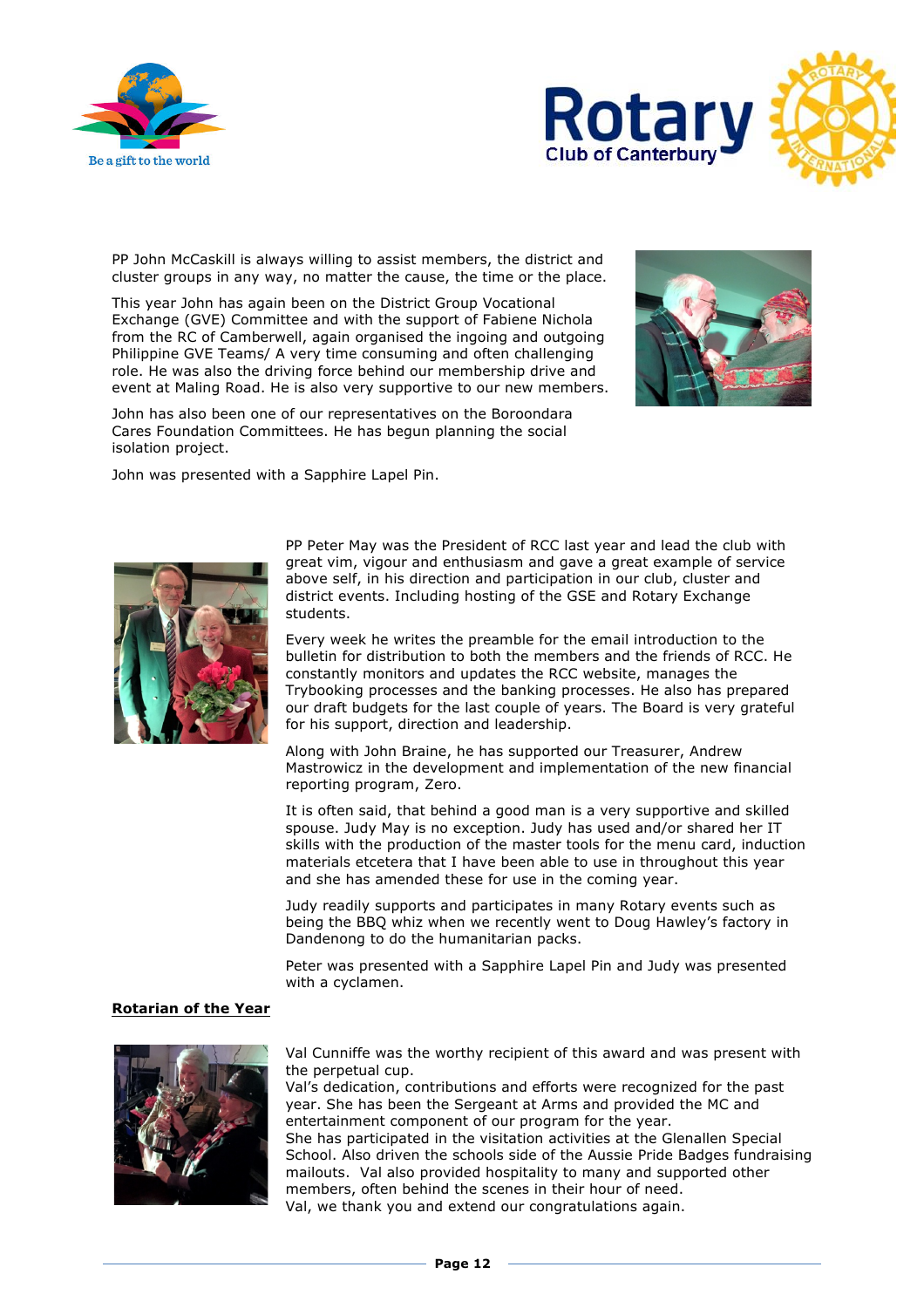



# **In Conclusion**

I thank all members for giving me the opportunity to lead you this year. On reflection, we have certainly lived and demonstrated the Rotary Year's theme "Be a gift to the world". We also had a lot of fun whilst successfully completing ongoing projects and activities that were implemented in the past and have undertaken the preliminary planning for projects such as Busy Feet, which will be implemented in the coming year.

Best wishes to you all, as you face the day to day challenges of life, no matter what part of the life cycle you are at today. We do influence others by our actions and deeds and indeed can be a gift to the world in our own individual way.

The biggest challenge for each and every one of us is to continue to use our talents, knowledge, abilities and put our efforts into making a difference for ourselves and the lives of others. Rotary certainly gives us many opportunities for this by volunteering in one or more of the projects and/or activities that the Club undertakes, each year. Thank you to everyone for your contributions and efforts not only for this year but also in the past. We look forward to recalling many of the activities and events conducted by the club in its 30 year anniversary in April 2017.

Nora Ley President 2014 - 2015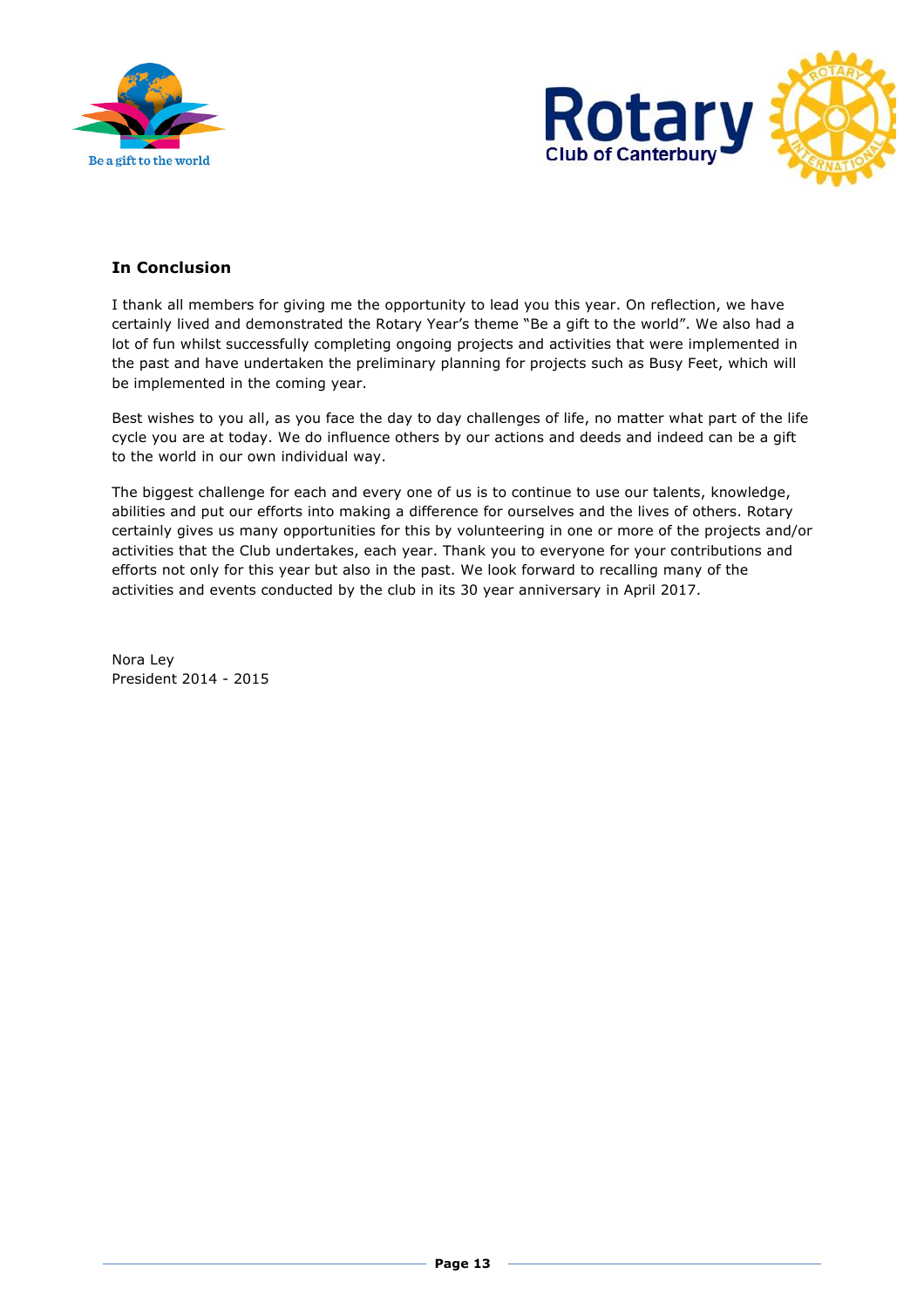#### **2015 - 2016 CALENDAR**

| 2015/16     |    | <b>Meeting Speakers/Event</b>                                                                     | <b>Activity/Social</b>                          |
|-------------|----|---------------------------------------------------------------------------------------------------|-------------------------------------------------|
| July        | 06 | 2014-15 Annual Report - Peter May<br>Club Assembly & Budget                                       |                                                 |
|             | 13 | Helen Jurcevic - Kanthi Village, Kenya Update                                                     | <b>Board Meeting</b>                            |
|             | 20 | ADG Visit - Therese McKenney<br>Behind the Badge- Dean Barnett                                    |                                                 |
|             | 27 | DG Julie Mason Visit                                                                              |                                                 |
| August      | 03 | Cherrie Osborn - District Basic Education & Literacy Project                                      | <b>Induction - Reg Davis</b>                    |
|             | 10 | Joe Eidelson - Digital Recording of Personal & Family History                                     | <b>Board Meeting</b>                            |
|             | 17 | John Pessutto MP                                                                                  |                                                 |
|             | 24 | 3WBC Radio Show 10 <sup>th</sup> Anniversary Speaker: GM John Farmer                              | Sat 15 Maling Rd Membership Event               |
|             |    |                                                                                                   |                                                 |
|             | 31 | Jeremy Desmier - Fletcher's Real Estate                                                           |                                                 |
| September   | 07 | Steve Sammartino - The Tech Revolution in Business                                                |                                                 |
|             | 14 | Roger Taylor What sort of future should we be planning for?                                       | <b>Board Meeting</b>                            |
|             | 21 | Mark Read - A Life involving Sport, Betting & Business                                            | Sat 19 Scavenger Hunt - Maling Rd.              |
|             | 28 | Eye Surgery Associates - "Eyes for Africa" - Dr Trevor Gin                                        |                                                 |
|             |    | Orthoptic Students Feedback of 2015 Philippines Project: Nhung Nguyen &                           |                                                 |
| October     | 05 | Meeting replaced - Film Night Polio Plus "The Intern"                                             |                                                 |
|             | 12 | Ray Jones "Schools For Nepal"                                                                     | <b>Board Meeting</b>                            |
|             | 19 | Foodbank Victoria - Speaker Lindsey Ritchie                                                       | $9 - 21$ 19 <sup>th</sup> Philippines Project   |
|             | 26 | Daniel Kuzeff - Chief Director of Our Connection & Youth Mental Health                            |                                                 |
| November    | 02 | What kind of future should we be planning for? Speaker: Roger Taylor                              | <b>Support for Salvation Army Migrant</b>       |
|             |    |                                                                                                   | Mock Interviews                                 |
|             | 09 | Health & Nutrition - Dr Jeff Cox Director of Health Recharge                                      | <b>Board Meeting</b>                            |
|             | 16 | My Artic Journey - Speaker Tony Kjar                                                              | 13-15 Beechworth Food & Wine                    |
|             |    |                                                                                                   | Festival                                        |
|             | 23 | The History & Music of the Zither - Etienne de Lavaulx                                            | 14 Sat - Boxhill Mini Railway with IIE          |
|             |    | Canterbury Neighbourhood Centre Presentation.                                                     |                                                 |
|             | 30 | AGM & Audited Financial Statements                                                                |                                                 |
| December    | 07 | Are Sales Professionals Born or Trained? Speaker: John Hopkins                                    | Fri 4 - KristKindl Maling Road                  |
|             | 14 | Christmas Festivities at Kate & Gerry Cross                                                       | <b>Board Meeting</b>                            |
|             | 21 | Christmas Break - No Meeting                                                                      |                                                 |
|             | 28 | Christmas Break - No Meeting                                                                      |                                                 |
|             | 04 |                                                                                                   |                                                 |
| 2016        |    | Christmas Break - No Meeting<br>Bulletin - Metchia Arniaz - Royce & Jean Abbey Scholarship Holder | Donation to Masbate following                   |
| January     |    |                                                                                                   | Typhoon Nona.                                   |
|             | 11 | Scott Harris "Rehabilitation, Resilience and Overcoming Adversity                                 | <b>Board Meeting</b>                            |
|             | 18 | Beyondblue - Speaker: Peter McCall OAM                                                            |                                                 |
|             | 25 | No Meeting - Australia Day                                                                        |                                                 |
| February    | 01 | Group Vocational Exchange (GVE) - John McCaskill & Fabienne Nichola                               |                                                 |
|             |    | & Alec Gillies, (RCC's Sponsored) GVE Team Member - Philippines                                   |                                                 |
|             | 08 | Chris De Fraga - Current happenings in the car industry                                           | <b>Board Meeting</b>                            |
|             |    | Update Metchie Arnaiz - Royce & Jean Abbey Fellow                                                 | Fri 12 - IIE Cinema Night                       |
|             | 15 | Combined meeting with Camberwell - Welcome to GVE Philippines                                     |                                                 |
|             |    | Team                                                                                              |                                                 |
|             | 22 | Alan Mead - Airborne Contamination Control                                                        | Rotary's 110 <sup>th</sup> Birthday Celebration |
|             |    | Inductions: Sue Osborne & Ian Mellett                                                             |                                                 |
|             | 29 | Leap Year Day Cocktail Party at Helen Hartnett's                                                  |                                                 |
| March       | 07 | John Bradley - Compassionate Friends, Victoria                                                    |                                                 |
|             |    | District Rotary Conference Sat 12 & Sun 13 at Bendigo                                             |                                                 |
|             | 14 | Labour Day - No Meeting                                                                           | <b>Board Meeting</b>                            |
|             | 21 | Meeting Changed to Sat 19 <sup>th</sup> for attendance at Relay For Life BBQ                      |                                                 |
|             | 28 | Easter Monday- No Meeting                                                                         |                                                 |
| April       | 04 | Christine Rees - Heart Foundation Community Educator                                              |                                                 |
|             | 11 | Helen Worladge- Boroondara Cares Program Manager                                                  | <b>Board Meeting</b>                            |
|             | 18 | 2016 Philippines Team Presentation by Jasmine Peldys & Breanna Ban                                |                                                 |
|             | 25 | Anzac Day - No Meeting                                                                            | <b>Anzac Day Marshalling</b>                    |
| May         | 02 | Karen Hayes CEO Guide Dogs, Victoria                                                              |                                                 |
|             | 09 | Disaster Aid Food Packaging Vocational Activity & BBQ at Hellay                                   | <b>Board Meeting</b>                            |
|             | 16 | Di Gilles - Rotary Co-ordinator for Interplast                                                    |                                                 |
|             | 23 | Val Cunniffe - Holiday Experiences of South America                                               |                                                 |
|             | 30 | Sapa Hills Restaurant - Members, Partners & Friends                                               |                                                 |
| June        | 06 | Mark Squirrel - From Ararat to Everest                                                            |                                                 |
|             | 13 | Queen's Birthday - No meeting                                                                     |                                                 |
|             | 20 | Nick Peardon - Treeincarnation<br>Induction - Ander Pedersen                                      | <b>Combined Board Meeting</b>                   |
|             | 27 | Club Changeover<br>Theme: Cultural Heritage for Dress and Catering                                |                                                 |
| Membership: | 43 |                                                                                                   | Meetings: 52 (33 with speakers)                 |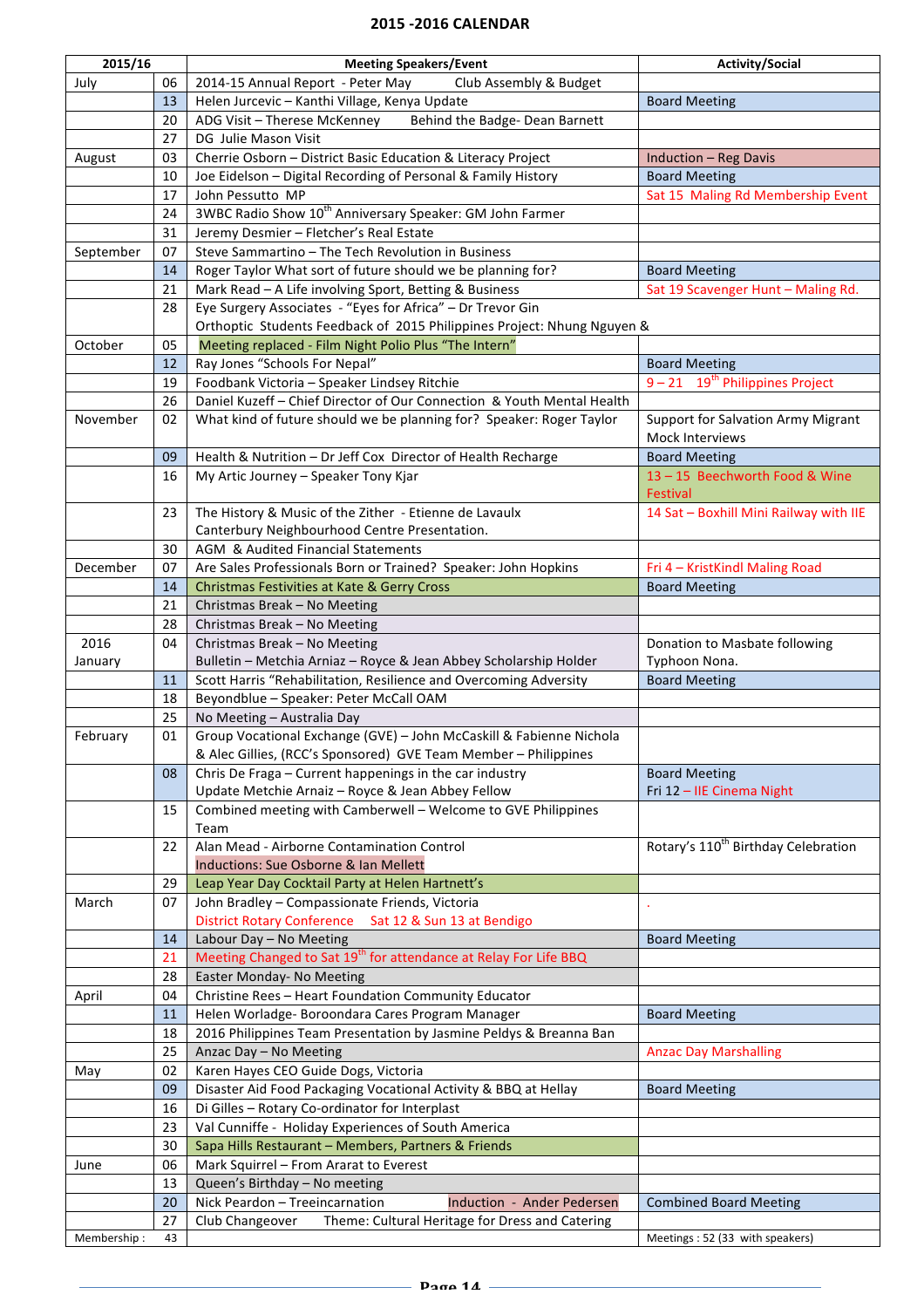|                    | <b>Roles &amp; Responsibilities</b>                            | <b>Rotarian Name</b>                              | <b>Back</b>                         |
|--------------------|----------------------------------------------------------------|---------------------------------------------------|-------------------------------------|
|                    |                                                                |                                                   | <b>Ups/Directors/Chairs</b>         |
|                    | Immediate Past President                                       | Peter May                                         | John McCassill                      |
| B                  | President Elect                                                | Doug Hawley                                       |                                     |
| O                  | Secretary                                                      | John Baine                                        | Nora Ley                            |
| Α<br>R             | Treasurer                                                      | <b>Andrew Mastrovicz</b>                          | Kay Gulenc                          |
| D                  | Club Service & Fundraising                                     | Graham Bishop                                     |                                     |
|                    | International                                                  | Kyle Wightman, Doug Hawley(Philippines)           | Director:                           |
|                    |                                                                | Gerry Cross (DIK)<br>Michael Chong                | Kyle Wightman<br>Lili- Ann Kriegler |
|                    | Community<br><b>Club Roles:</b>                                |                                                   |                                     |
|                    | Almoner                                                        | Ian Coopes                                        | Nora Ley                            |
|                    | Attendance/Catering                                            | Russell Hoath                                     | Sue Clifford                        |
|                    | Bulletin & Photographs                                         | Max Holland                                       | Ian Coopes                          |
|                    | Communications -IT, Media &                                    | Peter May                                         | Max Holland                         |
|                    | Marketing                                                      |                                                   |                                     |
|                    | Foundation                                                     | <b>Brian Bloomer</b>                              |                                     |
|                    | Fundraising                                                    |                                                   | Chairperson                         |
|                    |                                                                |                                                   | Graham Bishop                       |
|                    | Group Study Exchange                                           | John Mc Caskill (District Rep)                    |                                     |
|                    | Historian                                                      | Ian Coopes                                        |                                     |
|                    | Market Roster                                                  | <b>Tony Simpson</b>                               | <b>Steve Wiley</b>                  |
|                    | Program/Speakers                                               | Malcolm Short & Ray Thomas                        |                                     |
|                    | Property                                                       | Graeme Hindhaugh                                  |                                     |
|                    | Radio Show                                                     | David Proud                                       | <b>Brian Bloomer</b>                |
|                    | Sargeant/MC                                                    | John McCassill , David Robinson, Rob              |                                     |
|                    |                                                                | Simpson, Val Cunniffe                             |                                     |
|                    | Social                                                         | Lynn Steel, Helen Hartnett, Alan Stevens,         |                                     |
|                    |                                                                | Ross Merolli, Bill Granger.                       |                                     |
|                    | Youth Service                                                  | <b>Brett Riley</b>                                | Sue Clifford                        |
|                    | Vocational                                                     | GSE - John McCassill                              |                                     |
|                    | Other:<br>Alzheimer's Research                                 | \$5 K for 1015                                    |                                     |
|                    | Anzac Day Marshalling                                          | Kyle Wightman                                     |                                     |
|                    | <b>Boroondara Cares</b>                                        | Foundation - Jerry Cross (+ Board)                | Annette Brownscombe                 |
|                    |                                                                | Cluster -John Mc Cassill (+ C'tee)                |                                     |
|                    | DIK Rent                                                       | \$1500 pa                                         |                                     |
|                    | Relay for Life                                                 | Sue Clifford (+ Committee)                        | <b>Brett Riley</b>                  |
|                    | Belmore Special School                                         | Scholarship \$1500                                |                                     |
|                    | Boroondara Com. House Mentoring   Michael Chong, Neil Williams |                                                   |                                     |
|                    | Glenallan Special School-                                      |                                                   |                                     |
|                    | Swimming, Physio                                               |                                                   |                                     |
|                    | Faversham House/Bass Care                                      |                                                   | (Doug Gillen -                      |
|                    |                                                                |                                                   | Catering)                           |
| Community Projects | Carrigal Special Accommodation                                 |                                                   |                                     |
|                    | Inner East Interchange                                         | Michael Chong & Lili-Ann Kriegler                 |                                     |
|                    | Maling Road                                                    |                                                   |                                     |
|                    | General Fundraising<br>Kris Kindl                              | Michael Chong/ Lili-Ann Kriegler<br>Graham Bishop |                                     |
|                    | Scouts & Guides                                                | <b>Brett Riley</b>                                |                                     |
|                    | Salvation Army - English Classes                               |                                                   |                                     |
|                    | Mentoring - CV's, interviews                                   |                                                   |                                     |
|                    | Rotary Lunches                                                 | David Zrna                                        |                                     |
|                    | Rotary Walkers                                                 | Keith Thompson/ Helen Hartnett                    |                                     |
|                    | Rotary Riders                                                  | Max Holland                                       |                                     |
|                    | <b>Committees:</b>                                             |                                                   |                                     |
|                    | <b>Community Services</b>                                      | Michael Chong, Lili-Ann Krieger, Jenni            | Director:                           |
|                    |                                                                | Nankervis, Bill Nankervis, Roger Taylor, Ian      | Michael Chong                       |
|                    |                                                                | Coopes, Ross Merolli, Sue Clifford                |                                     |
|                    |                                                                | Brett Riley, Josh Fergeus, Dean Barnett           |                                     |
|                    | Fundraising                                                    | Bob Falconer, Val Cunniffe, Graham Bishop         | Director: Graham                    |
|                    | Aussie Pride Badges                                            | Nora Ley, Peter May, Matt Miller                  | <b>Bishop</b>                       |
|                    | Maling Rd - Scouts/Guides                                      |                                                   |                                     |
|                    |                                                                |                                                   |                                     |